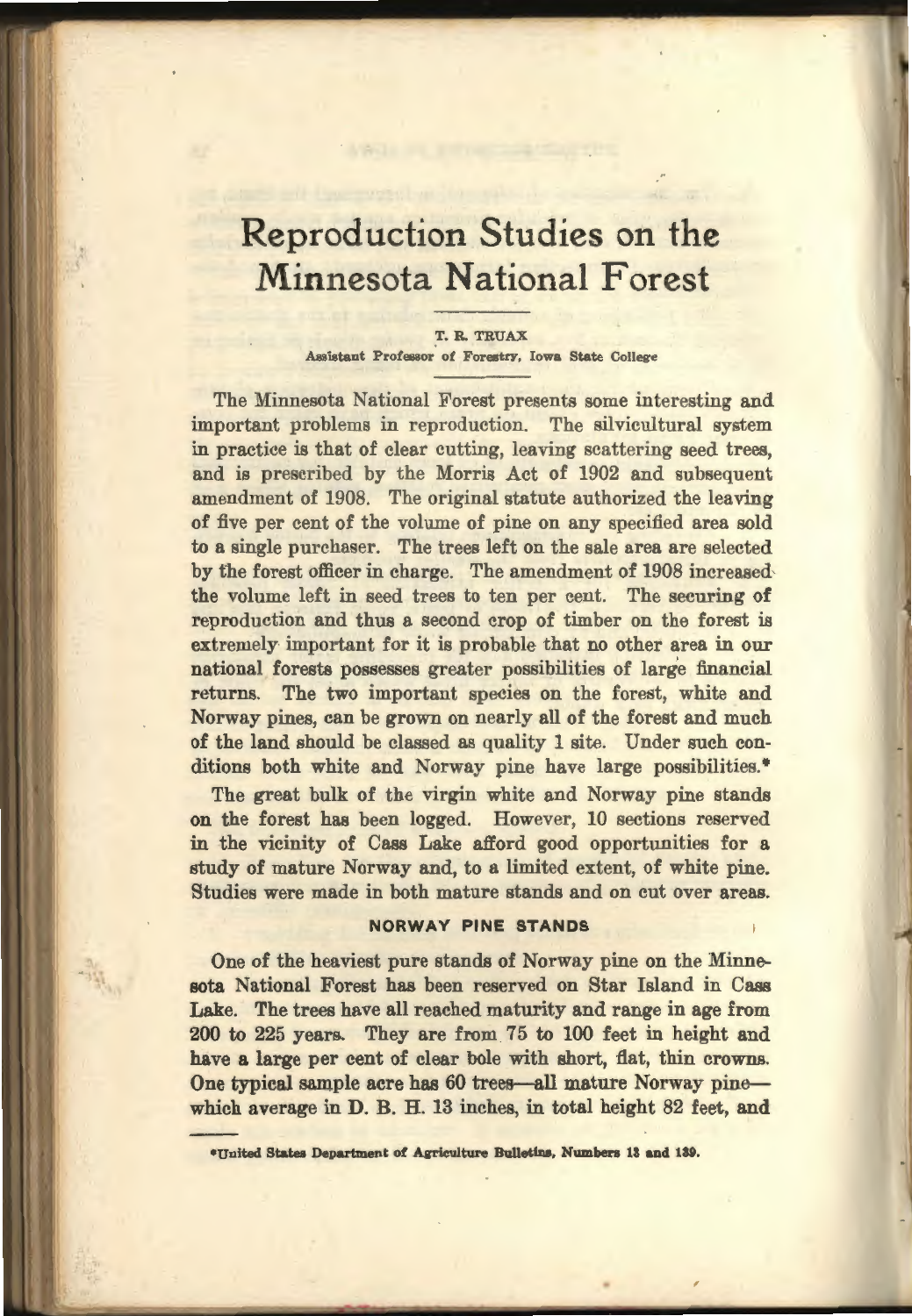

A good Norway pine seed tree surrounded by a dense ground cover. Reproduction is very scarce in such areas.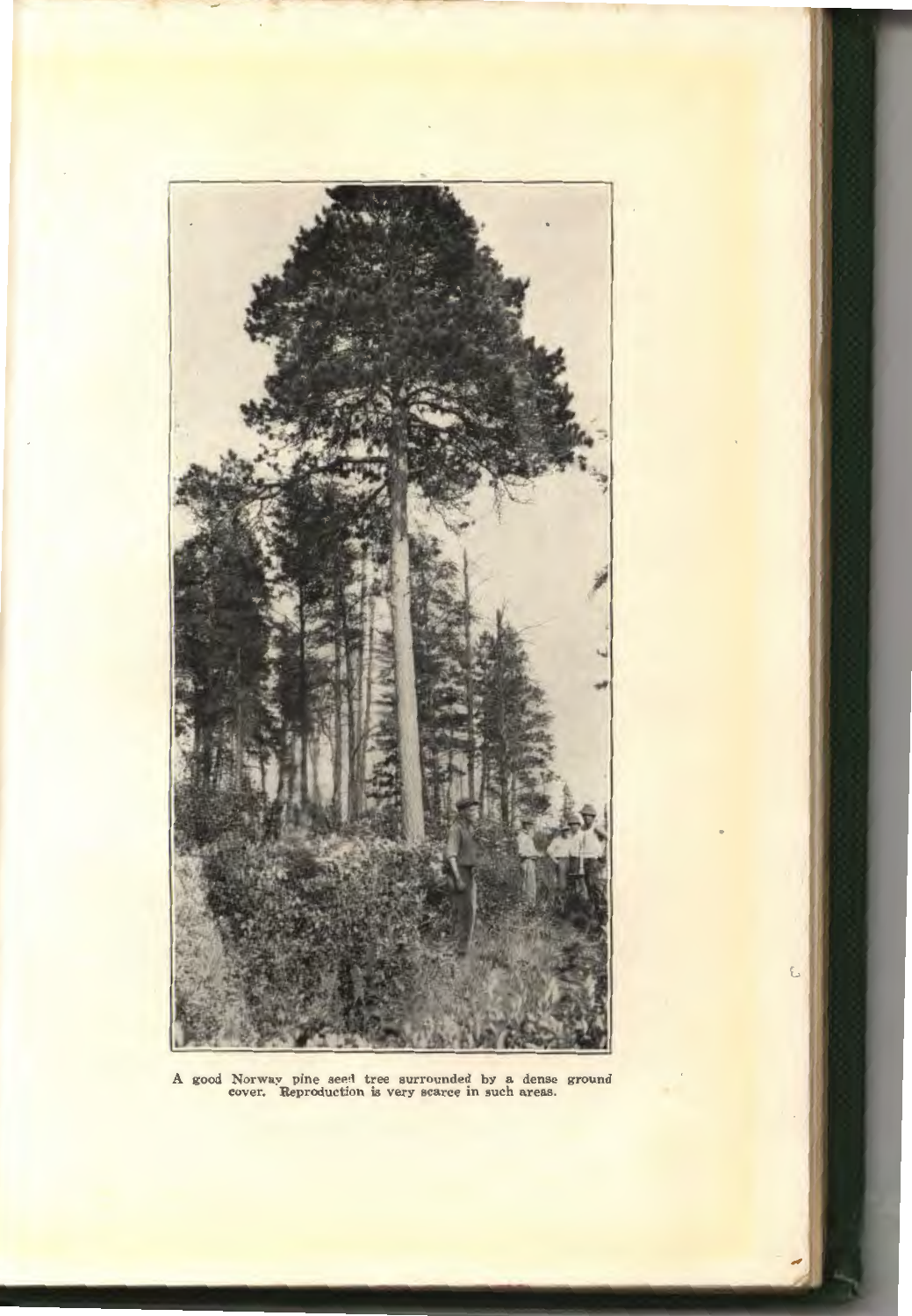## REPRODUCTION STUDIES ON MINNESOTA FOREST 81

in clear bole 60 feet. The tallest tree of the plot is 92 feet and the largest diameter 16 inches. A second sample acre had 70 mature Norway pine and a third, 332. The average crown density in the type runs at about three-tenths.

The ground cover consists of a thick carpet of blue-berry, wintergreen, strawberries, ferns, hazel, dogwood, etc. A litter, chiefly of pine needles and from 1 to 3 inches in depth, covers the mineral soil which is a fine to medium sand with a small amount of silt and clay mixed in. A layer of humus about 1 inch thick intervenes. The moisture of the soil is abundant and sufficient for the germination of seeds in case they once reach the mineral soil.

A sample plot of one-fourth acre was examined in the Norway pine type and every tree to the smallest seedling was listed. On the area were 83 trees-all mature Norway pine--and a few saplings of paper birch, aspen, black oak and white pine. While there were no white pine of seed producing age on the plot, an occasional tree was noted at some distances from the sample area. A count of the seedlings gave the following result: White pine, 485; Norway pine, 350; paper birch, 38; oak, 32; aspen, 15; and red maple, 3. The pines range in height from 8 inches to 3 feet and from 5 to 10 years in age. Figured on a per acre basis would give 1,940 white pine, 1,400 Norway pine, and 440 hardwoods.

It' is significant that while there were no white pine of seed producing age on the area, yet this species leads in the reproduction. The fact, however, that a few scattering white pines occur near the plot and that the mature stand is so dense, probably explains the prevalence of the more tolerant white pine seedlings over the less tolerant Norway. Perchance, a fire may have cleared the soil during a good seed year of white pine, although no record of such exists. Observation was made that the Norway pine seedlings occur in clumps where natural openings exist. This would substantiate the first of the above two theories.

A second sample plot of one-half acre was taken in a less dense stand. On it were found 35 mature red pines. The sample area borders a cut-over strip, thereby allowing additional light to reach the forest floor from the side. The reproduction on this area was found to consist of 860 Norway and 150 white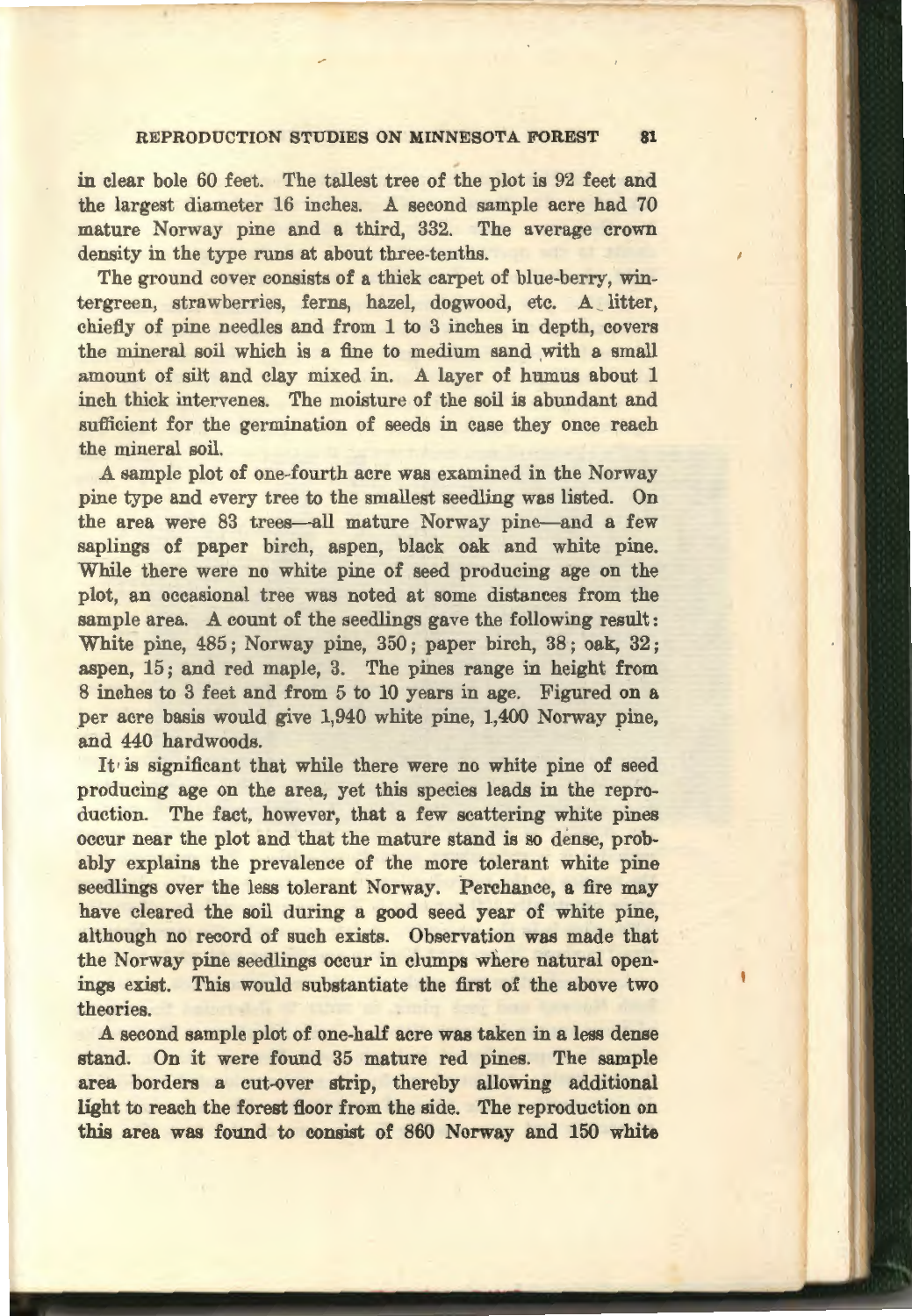#### 82 THE AMES FORESTER

pine. In this plot the reproduction ranged up to 1 inch in diameter. The Norway seedlings were not only in the majority but they were more evenly distributed over the area, due no doubt to the openness of the stand and the larger amount of light admitted to the forest floor from the sides.

A third plot of one-fourth acre some distance from the first 2 contained 40 mature trees-again all mature Norway pine. A count of reproduction gave 254 Norway pine and 14 white pine seedlings, or figured on the acre basis 1,016 Norway and 56 white pine. The red pine again occurred in clumps in the openings. The small number of white pine seedlings was due to the absence of any seed trees of this species near the plot and also to the comparatively high ground on which the sample area was located.

A summary of the reproduction on the above plot follows:

| Plot<br>No. | Size of<br>Plot      | White<br>Pine    | <b>Seedlings on Plot</b><br><b>Norway</b><br>Pine | Hard-<br>woods | White<br>Pine     | <b>Seedlings per Acre</b><br>Norway<br>Pine | Hard-<br>woods | <b>Total all</b><br><b>Species</b><br>per Acre |
|-------------|----------------------|------------------|---------------------------------------------------|----------------|-------------------|---------------------------------------------|----------------|------------------------------------------------|
|             | acre<br>acre<br>acre | 485<br>150<br>14 | 350<br>860<br>254                                 | 88             | 1940<br>300<br>56 | 1400<br>1720<br>1016                        | 440            | 3780<br>2020<br>1072                           |

In a complete reconnaissance later over the entire Norway pine type the density and kind of reproduction was estimated at every chain's length along strips 5 chains apart. It was found that the reproduction varied in density from three-hundredths to three-tenths. An average density over the whole area is about fifteen-hundredths. Over a considerable portion the density is slightly less than two-tenths while on the remainder it is only about seven-hundredths. The proportion of the species in the reproduction likewise varies greatly. In some areas practically 100 per cent is Norway pine while in others the white pine is in the majority. A fair average in the pure Norway stand is about 75 per cent Norway and 25 per cent white pine.

An examination was made of a cut-over area which contained both Norway and jack pines, in order to determine the results of these species in competition on such situations. The results show the superiority of jack pine over Norway pine in reproducing itself. A plot of one-fourth acre was located in Section 15 just south of the town of Cass Lake. The area had been previously cut over leaving 5 per cent of the trees for seed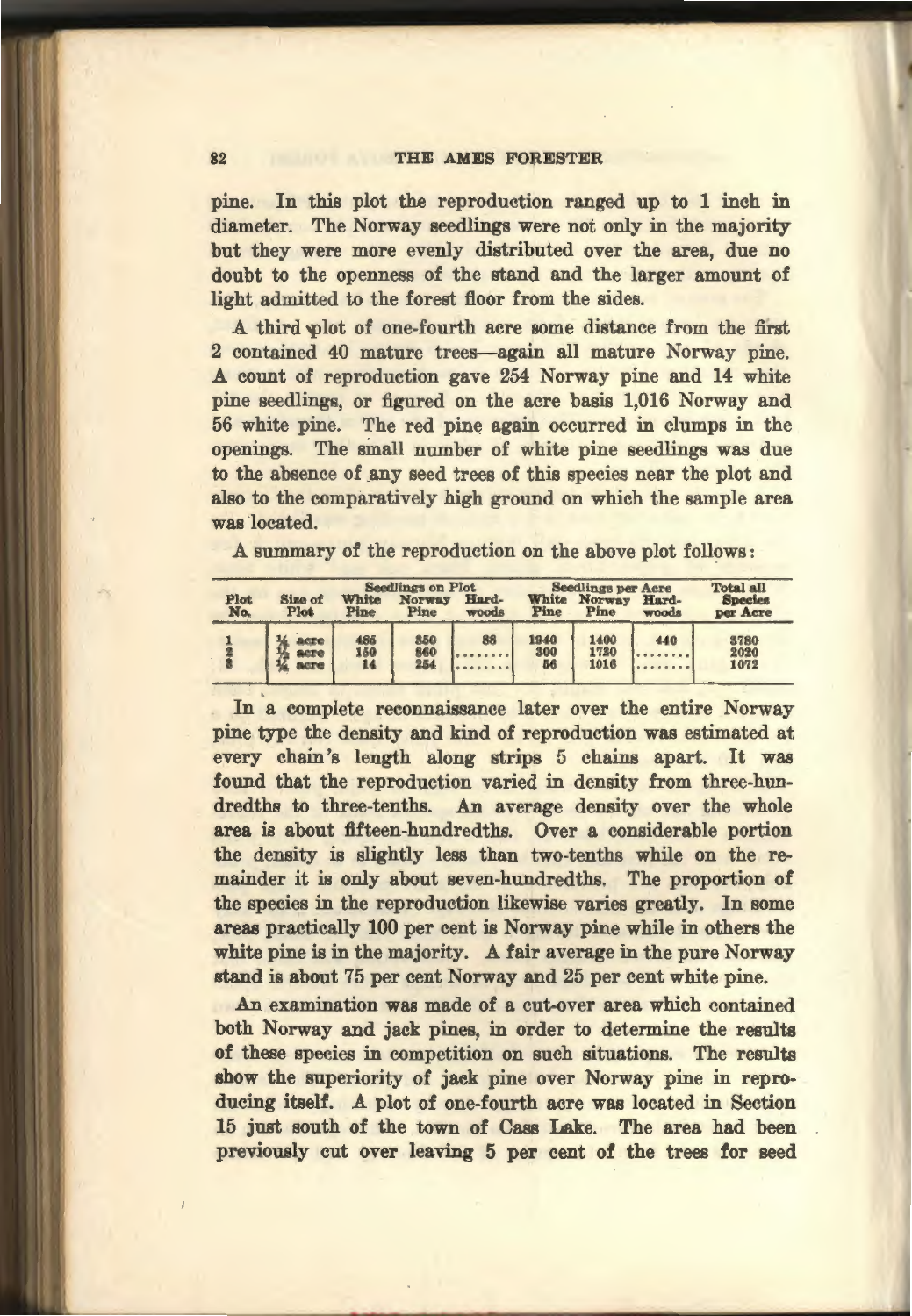

Openings in the mature stand are very often covered by good reproduction.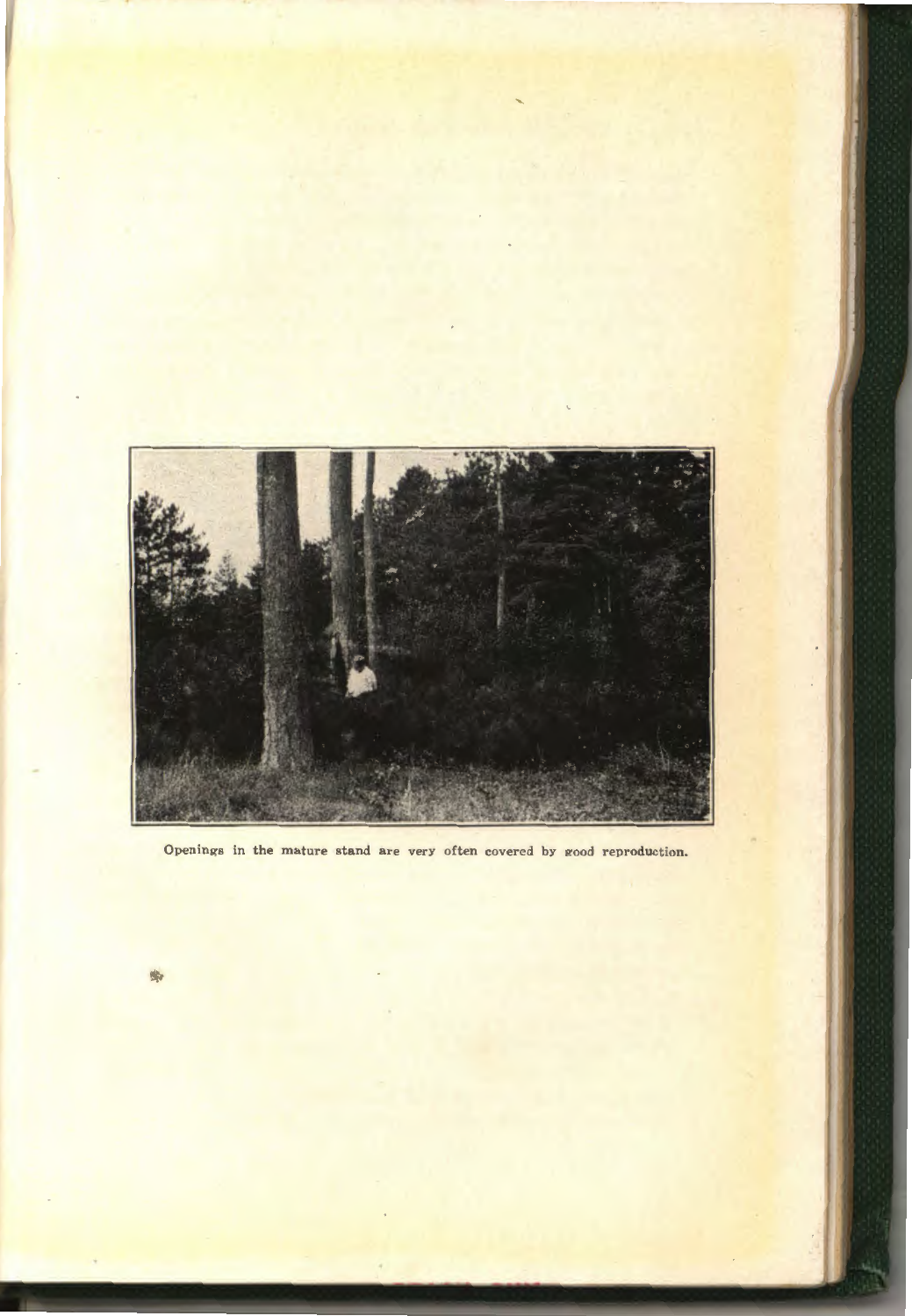### **REPRODUCTION STUDIES ON MINNESOTA FOREST 83**

purposes. On the plot were 6 Norway and 7 jack pine seed trees and within 100 feet of the area were, in addition, 10 Norway and 5 jack pine. Thus, a total of 16 Norway and 12 jack pine were in position to seed the sample area. The mineral soil was exposed over most of the plot. Very little litter, humus or vegetation was present. The exposure was south with about 5 per cent gradient. The soil, consisting of a fine sand with a small amount of clay and silt, was rather dry. I should classify the area as Norway pine land with jack pine encroaching. A summary of the reproduction found on the quarter acre plot follows:

|                                                                          | <b>Seedlings</b> | <b>Small Saplings</b> | Large Saplings | Total             |
|--------------------------------------------------------------------------|------------------|-----------------------|----------------|-------------------|
| Jack pine<br>Red pine<br>Red oak<br>Birch<br>Burr oak<br>Big tooth aspen | 418<br>118       | 776<br>13<br>21       | 98             | 1292<br>131<br>24 |

The stand per acre on the above basis would be 5,168 jack pine, 524 Norway pine, and 132 hardwoods. The proportion of the Norway to jack pine reproduction is thus about 10 'to 1. Not only was the jack more numerous but it is for the most part overtopping the slower growing Norway. These results, I believe, are typical of areas where red and jack pine are mixed. The large amount of seed produced nearly every year by jack pine gives it a decided advantage over Norway pine.

#### **WHITE PINE STANDS**

Little opportunity was offered around Cass Lake to study reproduction in the mature white pine. South of Cass Lake near Norway Beach is a limited amount of open white pine. Examination of the area indicated that the hardwoods were taking possession. On a one-fourth acre sample plot, containing 14 mature white pines, but few scattering white pine seedlings could be found. Hardwood reproduction of burr oak, red maple, paper birch, basswood, aspen, ironwood, etc., formed a dense undergrowth. The lack of pine reproduction may have been partially due to the fact that a fire had burned over the area but a few years previous.

On Star Island is located a mixed stand of pines and hardwoods which might properly be classed as a white pine situation.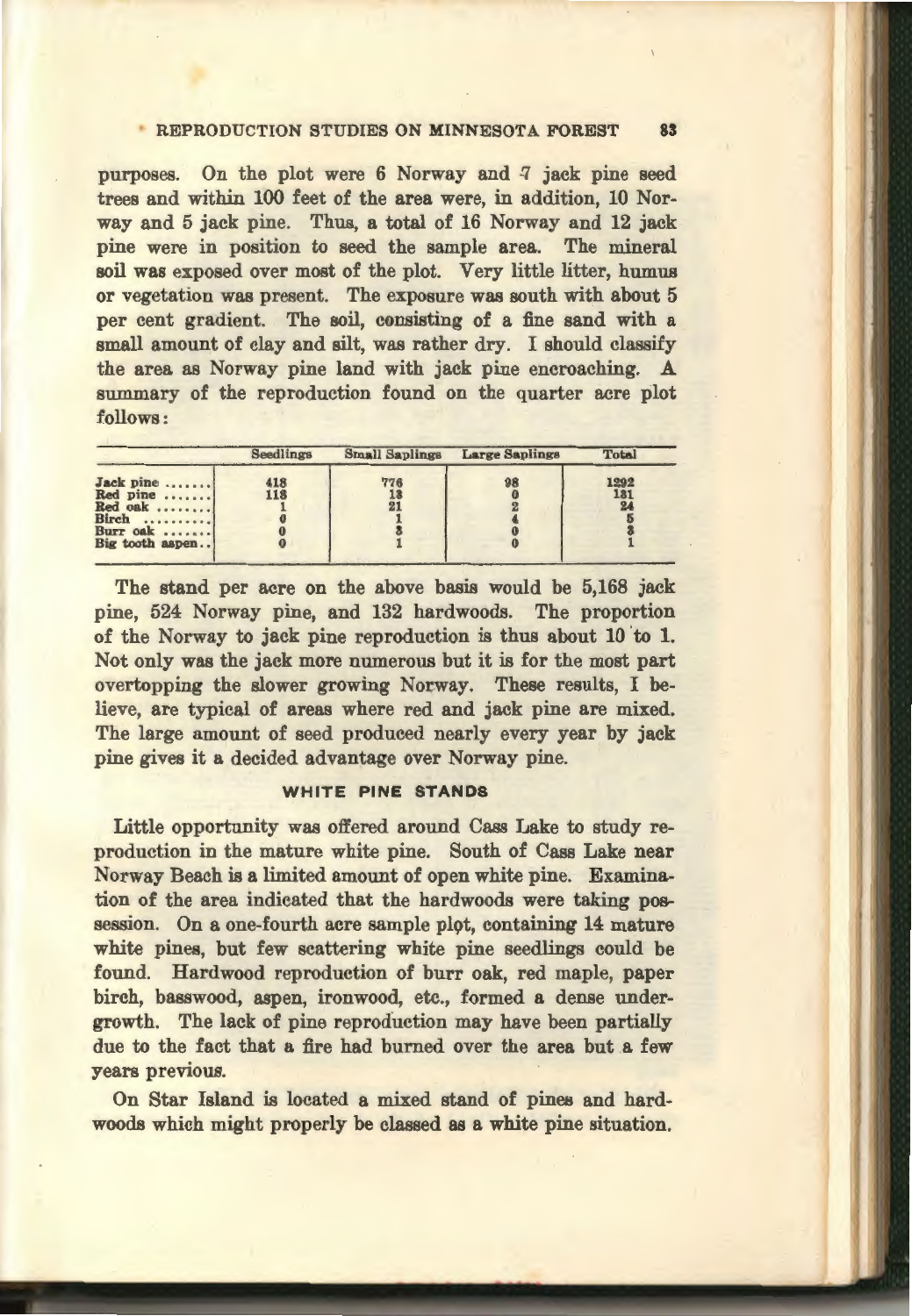#### 84 THE AMES FORESTER

Over-mature white and Norway pines remain as remnants of the original stand and hardwoods make up a very dense understory. The soil is a moist but well drained sandy loam. A thick layer of litter from 1 to 2 inches covers most of the area and little underbrush is present.

A sample plot of one-fourth acre was taken near the center of the type. The area contained 3 white and 3 Norway veterans and a dense understory of hardwoods. A count of seedlings gave the following: maple, 391; basswood, 12; ironwood, 4; burr oak, 3; birch, 3; white pine, 2; and Norway pine, 0.

Another count taken along the slope where the mineral soil was exposed and the stand less dense gave maple, 93; white pine, 55; birch, 4; red pine, 2; burr oak, 1; and aspen, 1; on a fourth of an acre.

These sample areas indicate that the hardwoods are crowding out the pines. Unless aided by fire at the time of cutting or by artificial reproduction it is doubtful if the pine will ever again constitute a majority of the stand.

Studies made on a cut-over area of white pine are interesting in showing results under the Morris Act, where 5 per cent of the seed trees have been left for reproduction. The original stand had been pure white pine with an average of about 100 trees per acre. Five sample plots of one-fourth acre each were taken on which were found an average of  $8$  seed trees per acre or  $12\frac{1}{2}$ per cent of the trees on these particular areas. Four of the plots taken represent more nearly average conditions while the fifth was located on a small area where an unusually large amount of seedlings was found. The cuttings on the area had occurred in 1905, 9 years previous to examination.

The ground cover over the entire area is very dense, consisting of shrubs, weeds and grasses. Most of the ground cover overtops the conifer seedlings by at least 2 feet. Beneath is a layer of litter and humus averaging about 2 inches thick. This layer is being added to from year to year by the deciduous ground cover. The mineral soil is very fine in texture and consists of a mixture of sand, clay and silt in order of abundance. The areas examined were moist but well-drained and are typical white pine land.

On 4 of the 5 sample areas examined the pine reproduction was neglible. On 1 of the 4 not a single pine seedling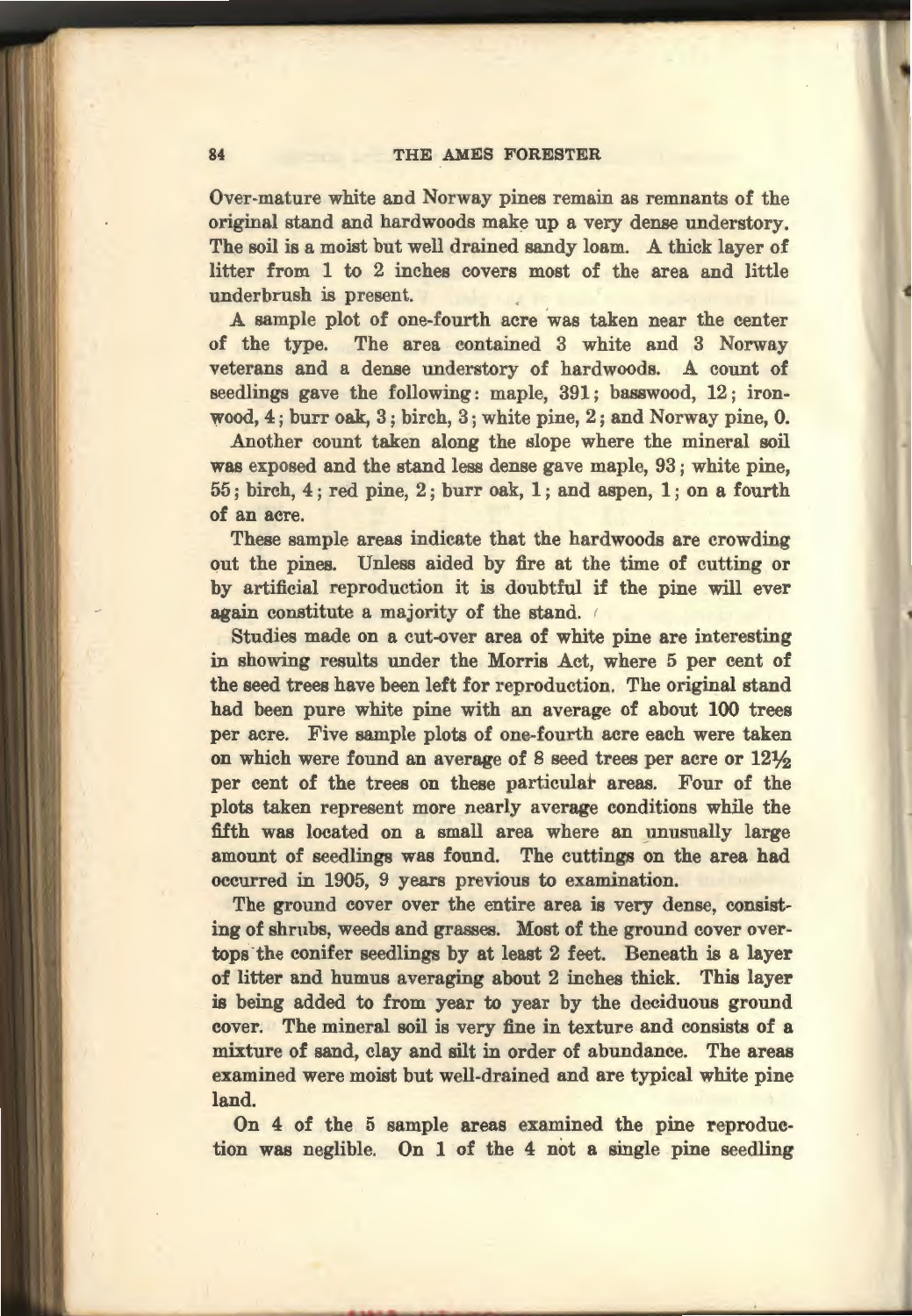

A dense stand of pure Norway pine in which reproduction studies were made. Note **the absence of pine reproduction and the amount of other vegetation.**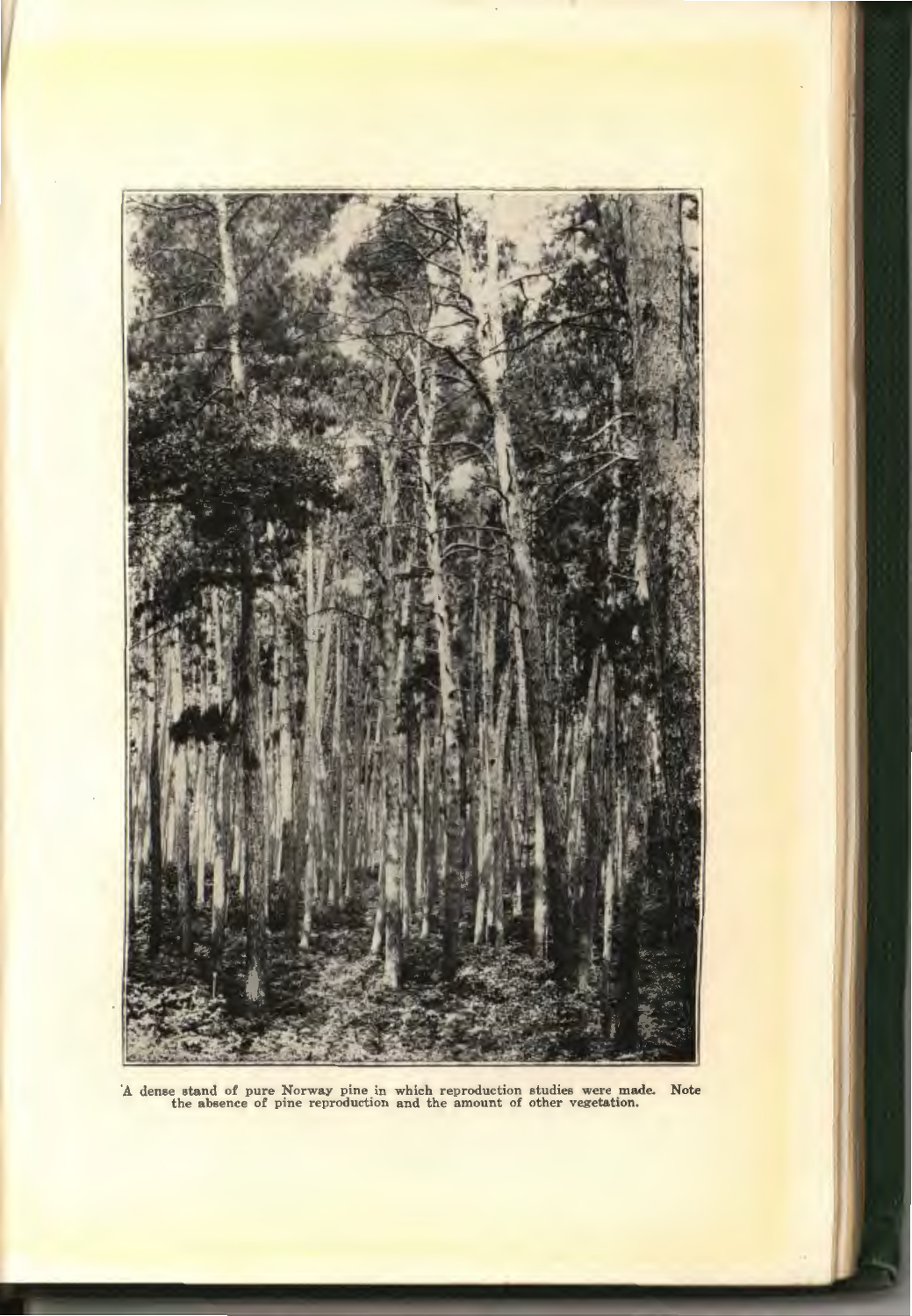#### REPRODUCTION STUDIES ON MINNESOTA FOREST 85

occurred. An average of the four plots, each consisting of onequarter acre, follows: white pine,  $\frac{3}{4}$  of a seedling; Norway pine, 5%; red maple, 68; aspen, 48; paper birch, 32; red oak, 31; burr oak, 14; balsam poplar, 4: willow, 3.

The fifth sample plot was taken because it was the only area in the whole region examined on which pine reproduction was found in anything like a stand. The mineral soil was exposed, there being no litter and a less dense cover of brush, weeds and grass than in other plots. Three white pines were standing and 22 had been logged. One healthy Norway pine stood about 150 feet from the plot. A count of the reproduction on this quarter acre gave white pine, 273 ; Norway pine, 461; aspen, 44; paper birch, 18; maple, 10; and burr oak, 8. In every direction from the plot, pine reproduction was extremely scarce. The Norway pine seedlings had undoubtedly come from seed blown from the 1 neighboring seed tree.

The above facts do not form a sufficient basis from which to draw definite conclusions regarding reproduction on the Minnesota National Forest. For definite conclusions more and better correlated data would be necessary. They do, however, give some positive indications.

They indicate, first, that natural reproduction of the two principal species has generally been very unsatisfactory. On cut-over areas the scattering seed trees have, as a rule, failed to establish a second crop, while the reproduction present before the logging has gnerally been destroyed by the operation. The failure to secure a good reproduction is apparently due to a combination of conditions. In the first place there is little possibility of the pine seed ever reaching the mineral soil, which it must do to germinate. In the mature stands the soil is covered with a layer of litter and a thick carpet of vegetation. Above this usually exists a growth of brush and weeds which is quickly and greatly increased when the mature trees are removed, until there is little chance of the seed ever reaching the mineral soil. Coupled with this condition is the fact that white and Norway pines are comparatively light seed bearers. Good seed years occur at intervals of from three to seven years, which places these species at a distinct disadvantage as compared with the more prolific seed producers. Several years may elapse between the logging and a good seed year, during which time the ground cover becomes